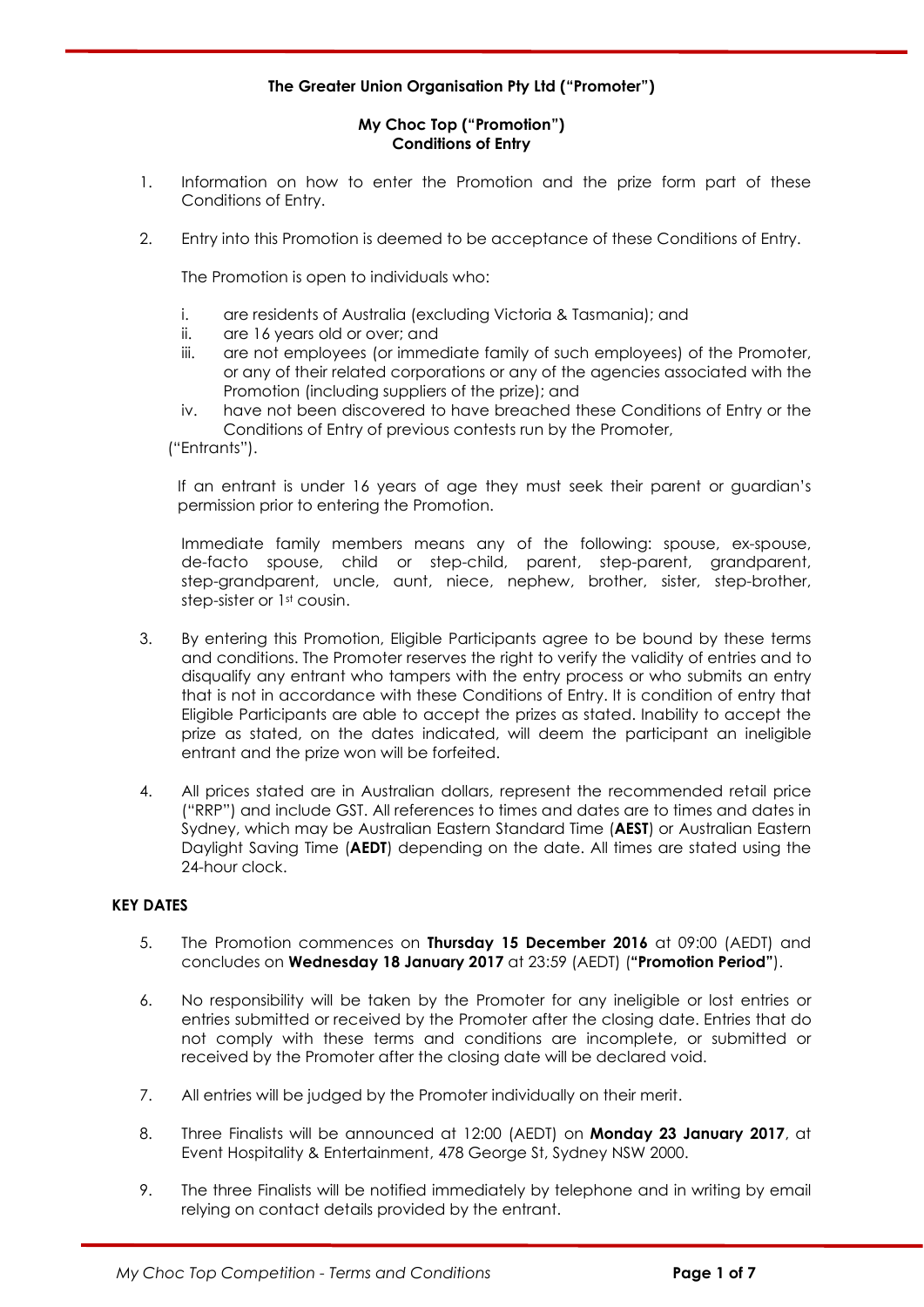- 10. The Finalists will have their Choc Tops on sale at participating Event, Greater Union, Birch Carroll & Coyle and GU Film House Cinemas on **Monday 27 February 2017**.
- 11. The Participant who designs the highest selling Finalist Choc Top between **Monday 27 February 2017** and **Monday 27 March 2017** will be awarded the Major Prize. The winner will be announced at 12:00 (AEDT) on **Tuesday 28 March 2017**, at Event Hospitality & Entertainment, 478 George Street, Sydney NSW 2000.
- 12. The winner of the Major Prize will be notified immediately by telephone and in writing by email relying on contact details provided by the entrant.
- 13. **UNCLAIMED PRIZE DRAW:** The Promoter reserves the right to re-award the Major Prize in the event of an entrant failing to comply with these terms and conditions or forfeiting or not claiming the prize by 6pm (AEDT) on **Tuesday 28 March 2017**. If the Major Prize remains unclaimed by that date, a second winner will be announced at 12.00pm (AEDT) on **Wednesday 29 March 2017** at the same location as the original announcement. Disposal of the unclaimed prizes may be made subject to any written directions given by any government authority and pursuant to any relevant legislation. The unclaimed prize draw winners will be contacted by phone and email immediately.

## **HOW TO ENTER**

- 14. To enter the Competition an Entrant will be required to:
	- i. Visit www.mychoctop.com.au to complete the online entry by designing and naming their own choc top and entering their contact details.
	- ii. Entrants may enter as many times as they wish to.
- 15. Any cost associated with accessing the Promotion website is the Entrant's responsibility and is dependent on the Internet service provider used.
- 16. All entries will be judged by the Promoter individually on their merit.

## **ENTRY REQUIREMENTS & VERIFICATION**

- 17. Entrants may enter the Promotion multiple times.
- 18. The Promoter may, at their absolute discretion, disqualify any Entrant and declare any or all entries made by an Entrant invalid if Entrant/s:
	- i. Tamper with the entry process, including use of any automated entry software or any other mechanical or electronic means that permit the Entrant to automatically enter repeatedly; or
	- ii. Shares proof of purchase requirements in order to gain a competitive advantage over other Entrants; or
	- iii. Tampers with the operation of the Promotion or web site or found to be using multiple aliases, household addresses or email addresses; or
	- iv. Acts in a disruptive manner; or
	- v. Fails to establish their entitlement to enter the Promotion to the Promoter's reasonable satisfaction; or
	- vi. Fails to produce items as required or produces items that, in the Promoter's opinion, are illegible, stolen, forged, reconstructed, altered, incomplete or tampered with in any way; or
	- vii. Acts in violation of these Conditions of Entry.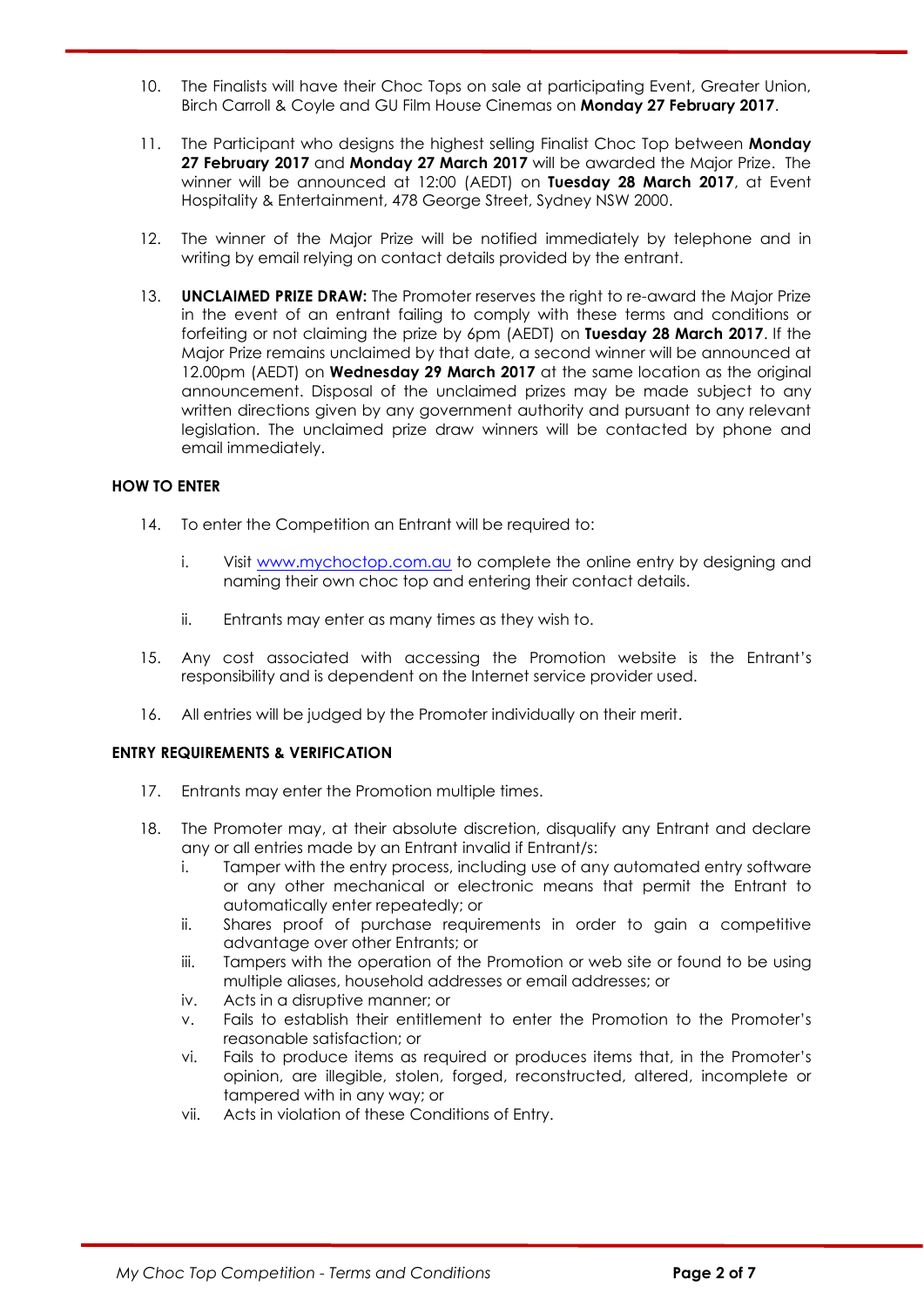#### **ENTRY DETAILS**

- 19. Entrants can only enter in their own name.
- 20. Entries are deemed to be received at the time of receipt in the Promotion database and NOT the time of transmission by the Entrant.
- 21. Incomplete, illegible or incorrect entries, entries which are not in the required format or which contain offensive of defamatory comments, or which breach any law or infringe any third party rights, including intellectual property rights, are not eligible to win a prize.

#### **MAJOR PRIZE**

22. There is one Major Prize available. The three (3) entries judged by the Promoter (in its sole discretion) as having the best flavours will be sold as Finalists at participating Event, Greater Union, Birch Carrol & Colye and GU Film House Cinemas. The best selling Finalist flavour will win the Major Prize;

#### **Major prize details:**

- One year's supply of the creator's ice cream.
	- Maximum of 260Ltrs to be supplied over 12 month period.
	- Ice-Cream to be collected from winner's nearest Event, Greater Union, Birch Carroll & Coyle or GU Film House cinema location.
	- Winner will be notified when stock is available for collection.

The total maximum retail value of the Major Prize is \$750.

#### **Total Prize Pool: \$750.00 (AUD)**

23. Prize value is accurate as at **Monday 21 November 2016**. The Promoter accepts no responsibility for any change in prize value between now and the date when the prize is awarded. The winner is not entitled to receive any money from any party if there is a difference between the maximum prize value and the actual prize value at the time of the draw.

## **PRIZE CONDITIONS**

- 24. The Prize must be taken as stated and no compensation will be payable if a winner is unable to use the prize as stated.
- 25. The Major Prize ice-cream will be supplied during the period of 15/4/17 and 14/4/18, otherwise the Major Prize will be forfeited and will not be redeemable for cash.
- 26. If the Major Prize winner is under the age of 16 years at the time of the prize draw the prize will be awarded to the winner's parent or guardian on their behalf.
- 27. The prize is non-transferable and non-refundable. The prize is not exchangeable or redeemable for cash or any other goods or services nor can it be re-sold. The Promoter accepts no responsibility for any variation in the value, performance, or availability of the prizes. The Promoter reserves the right to amend or substitute the advertised prizes for a prize of equivalent or greater retail value if, for any reason beyond the Promoter's control, the Promoter is not able to give the prize winners the advertised prize, subject to State legislation. Any incidental costs relating to the prizes are the responsibility of the winners.
- 28. Major Prize ice-cream is to be collected from the winner's nearest Event, Greater Union, Birch Carroll & Coyle or GU Film House cinema.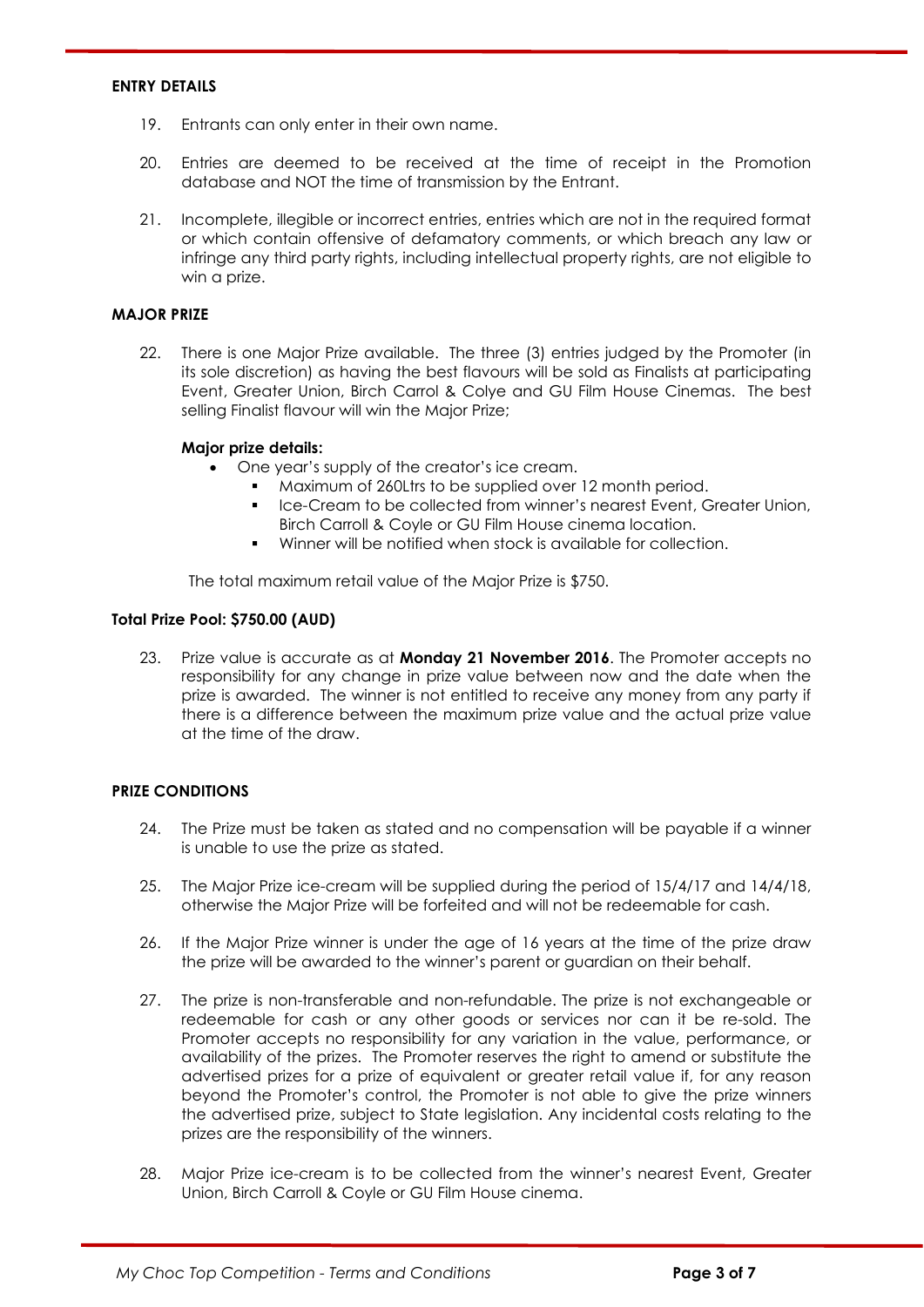- 29. Any taxes (other than GST), which may be payable as a consequence of a winner receiving this prize are the sole responsibility of the winners.
- 30. The winner of the prize participates at their own risk. To the full extent permitted by law neither the Promoter, and/or any of their employees, contractors and agents or employees of its contractors and agents, and/or companies providing prizes for the Promotion, will be liable for any liability / cost / loss / damage / expense / death / personal injury suffered or incurred or any dispute (including, but not limited to, direct/indirect/consequential loss) arising out of, or in connection with this Promotion.
- 31. As a condition of accepting a prize, the winners and companions must sign any legal documentation as and in the form required by the Promoter and/or Prize Providers in their absolute discretion, including but not limited to a legal release and indemnity form. The winner agrees that they will not sell or otherwise provide their story and/or photographs to any media or other organisation.
- 32. If for any reason the Major Prize winner does not, once the Major Prize has been awarded, personally take the prize or an element of the prize at the time stipulated, then that element of the Major Prize will be forfeited and will not be redeemable for cash.
- 33. The prize is subject to the standard terms and conditions of individual prize and service providers.
- 34. The prize is subject to availability. In the event an element of the prize outlined in the above is cancelled or postponed for any reason, the winner forfeits the specified element and no cash or alternative offer will be granted in lieu of that part of the prize.
- 35. The Promoter, prize provider and activity operators, in their absolute discretion, at all times reserve the right to:
	- (a) Prevent any winner and/or their companion from participating in the Activity if, at any time, they reasonably believe that they pose a safety risk or for any other reason; and/or
	- (b) Cancel the Activity if the conditions are deemed dangerous; and/or
	- (c) Vary and/or substitute the prize (or part thereof) without notice with a prize to the equal value and/or specification, subject to any written directions from a State and/or Territory regulatory authority.
- 36. The prize of 260 litres is for private consumption only, and cannot be sold or distributed commercially.

## **PRIZE WINNERS**

- 37. A prize will only be awarded where the prize winner has met the conditions of entry as outlined in this document. Verification and procedures are determined by the Promoter at their absolute discretion.
- 38. If the Major Prize winner selected is deemed not to comply with the terms and conditions of this Promotion, their entry will be declared invalid and a new prize winner will be determined in the Unclaimed Prize Draw
- 39. To the full extent permitted by law, the Promoter, their associated companies and agencies exclude all liability for any loss (including any damage, claim, injury, cost or expense) which is suffered or incurred by any Entrant and/or prize winner in connection with the Promotion or prizes, including:
	- i. any indirect, economic or consequential loss or loss of profits;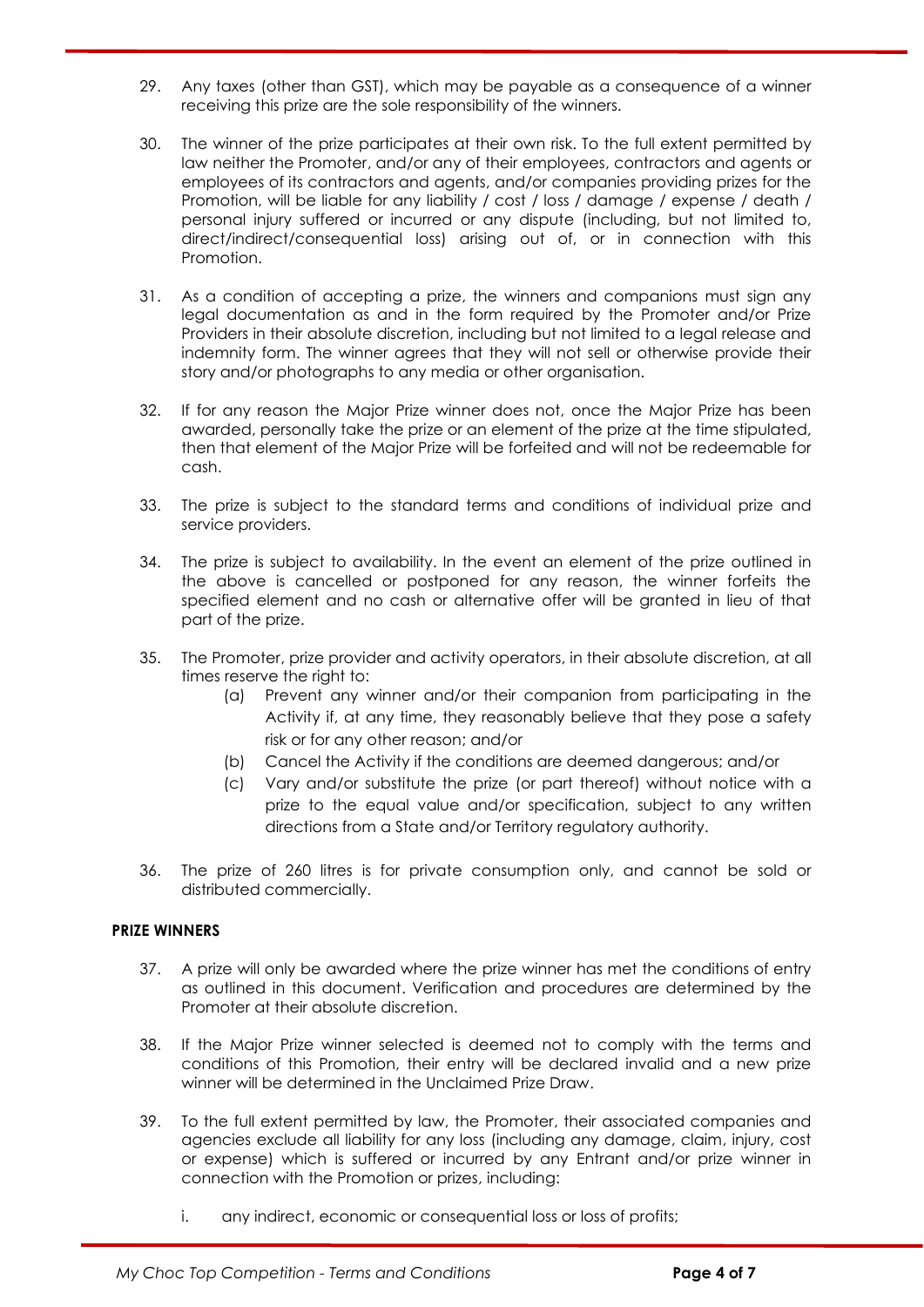- ii. any loss arising from the negligence of the Promoter, their associated companies and agencies;
- iii. any liability for personal injury or death.
- 40. The Promoter accepts no responsibility for any tax implications that may arise from the prize winnings. Independent financial advice should be sought by each winner.
- 41. The Promoter, other entities associated with this competition and their related bodies corporate, and each of their officers, employees and agents shall not be liable for and shall be held harmless in respect of any loss, damage, or injury whatsoever which is suffered (including but not limited to direct or consequential loss) or sustained, as a result of or arising from the winner's acceptance and use of the prize, except to the extent that any such liability cannot be excluded by law.
- 42. All Participants assign to the Promoter on creation all title, interest and rights (including rights in copyright, designs, trade marks, confidential information and any other intellectual property rights, and waive all moral rights therein) in all entry details, materials and information submitted to the Promoter, including all Choc Top designs and names submitted using the website www.mychoctop.com.au ("Entry Materials"). Participation in this Promotion is deemed to be acceptance of these terms and conditions and approval to use the winner's name and photograph for publicity purposes, unless specifically requested by the winner not to do so at the time of entering the competition. Further, the winner may be required to participate in a media interview/s and / or other promotional engagement as determined by the Promoter. All Participants release the Promoter (and its employees, directors, agents and related bodies corporate) from all past, present or future claims relating to any use of the Entry Materials anywhere in the world in any form or media, and expressly agree that they have no claim or entitlement to any income or revenue generated by the Promoter in connection with any use of the Entry Materials including through the sale of any choc tops.

## **GENERAL**

- 43. If the competition does not run for its duration due to, but not limited to, computer viruses, tampering, unauthorized intervention, fraud, technical failures or any other cause beyond the Promoter' control that corrupts or affects administration, security, fairness or proper conduct of the competition, the Promoter reserve the right in their sole discretion to disqualify any individual who tampers with the entry process. The Promoter will not be responsible for:
	- (a) Malfunction, delay or traffic congestion on any telephone network or line, computer on-line system, servers or providers, computer equipment, software, or website;
	- (b) Failure of any entry to be received by the Promoter as a result of those matters; nor
	- (c) Any injury or damage to entrants or any other person related to or resulting from participation in the competition or downloading any materials relating to the competition.
- 44. The Promoter accepts no responsibility for any late, lost or misdirected entries due to technical disruptions, network congestion or for any other reason.
- 45. In the case of the intervention of any outside act, agent or event which prevents or significantly hinders the Promoter's ability to proceed with the Promotion on the dates and in the manner described in these Conditions of Entry, including but not limited to vandalism, power failures, tempests, natural disasters, acts of God, civil unrest, strike, war, act of terrorism, the Promoter may at their absolute discretion cancel the Promotion and recommence it from the start on the same conditions, subject to any written directions given under State Regulation.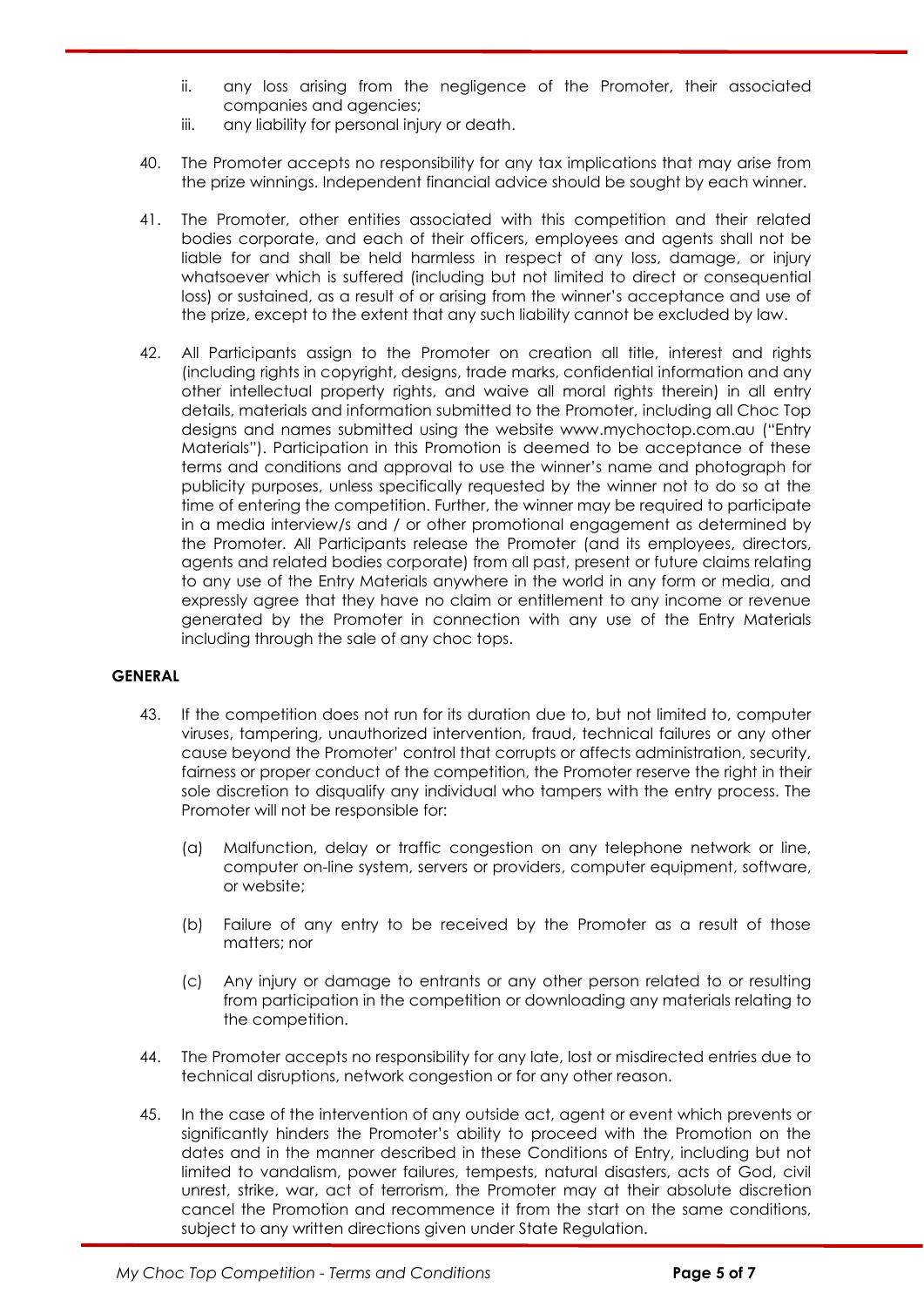- 46. The Promoter is not responsible for any incorrect or inaccurate information, either caused by the user or for any of the equipment or programming associated with or utilised in this Promotion , or for any technical error, or any combination thereof that may occur in the course of the administration of this Promotion including any omission, interruption, deletion, defect, delay in operation or transmission, communications line or telephone, mobile or satellite network failure, theft or destruction or unauthorised access to or alteration of claims.
- 47. The Promoter reserves the right in their sole discretion to disqualify any individual who the Promoter has reason to believe has breached any of these Conditions of Entry, or engaged in any unlawful or other improper misconduct calculated to jeopardise the fair and proper conduct of the Promotion. The Promoter's legal rights to recover damages or other compensation from such an offender are reserved.
- 48. The Promoter and their associated agencies and companies assume no responsibility for any error, omission, interruption, deletion, defect, delay in operation or transmission; communications line failure, theft or destruction or unauthorised access to, or alteration of entries, and reserves the right to take any action that may be available.
- 49. If for any reason this Promotion is not capable of running as planned, including due to infection by computer virus, bugs, tampering, unauthorised intervention, fraud, technical failures or any causes beyond the reasonable control of the Promoter, which corrupt or affect the administration, security, fairness or integrity or proper conduct of this promotion, the Promoter reserves the right in their sole discretion to disqualify any individual who tampers with the entry process, take any action that may be available, and to cancel, terminate, modify or suspend the Promotion, subject to any written direction given under State Regulation.
- 50. The Promoter assumes no responsibility for:
	- I. any error, omission, interruption, or delay in the operation or transmission of any communication sent to (or by) the Promoter or any Entrant whether caused by problems with communication networks or lines, computer systems, software or internet service providers, congestion on any carrier network or otherwise; or
	- II. any technical difficulties with the entry mechanism and does not warrant that the entry mechanism will be available at all times; or
	- III. any theft, destruction or unauthorized access to, or alteration of such communications; or
	- IV. any problem with, or technical malfunction of, any computer system or other equipment used for the conduct of the Promotion; or
	- V. any incorrect or incomplete information which may be communicated in the course of the administering this Promotion.

**CAUTION:** Any attempt to deliberately undermine the legitimate operation of this Promotion may be a violation of criminal and civil laws and should such an attempt be made, whether successful or not, the Promoter reserve the right to seek damages to the fullest extent permitted by law.

# **PERSONAL INFORMATION**

51. The Promoter and their associated agencies and companies assume no responsibility for any error, omission, interruptions, deletion, defect, delay in operation or transmission; communications line failure, theft or destruction or unauthorised access to, or alteration of entries, and reserves the right to take any action that may be available.